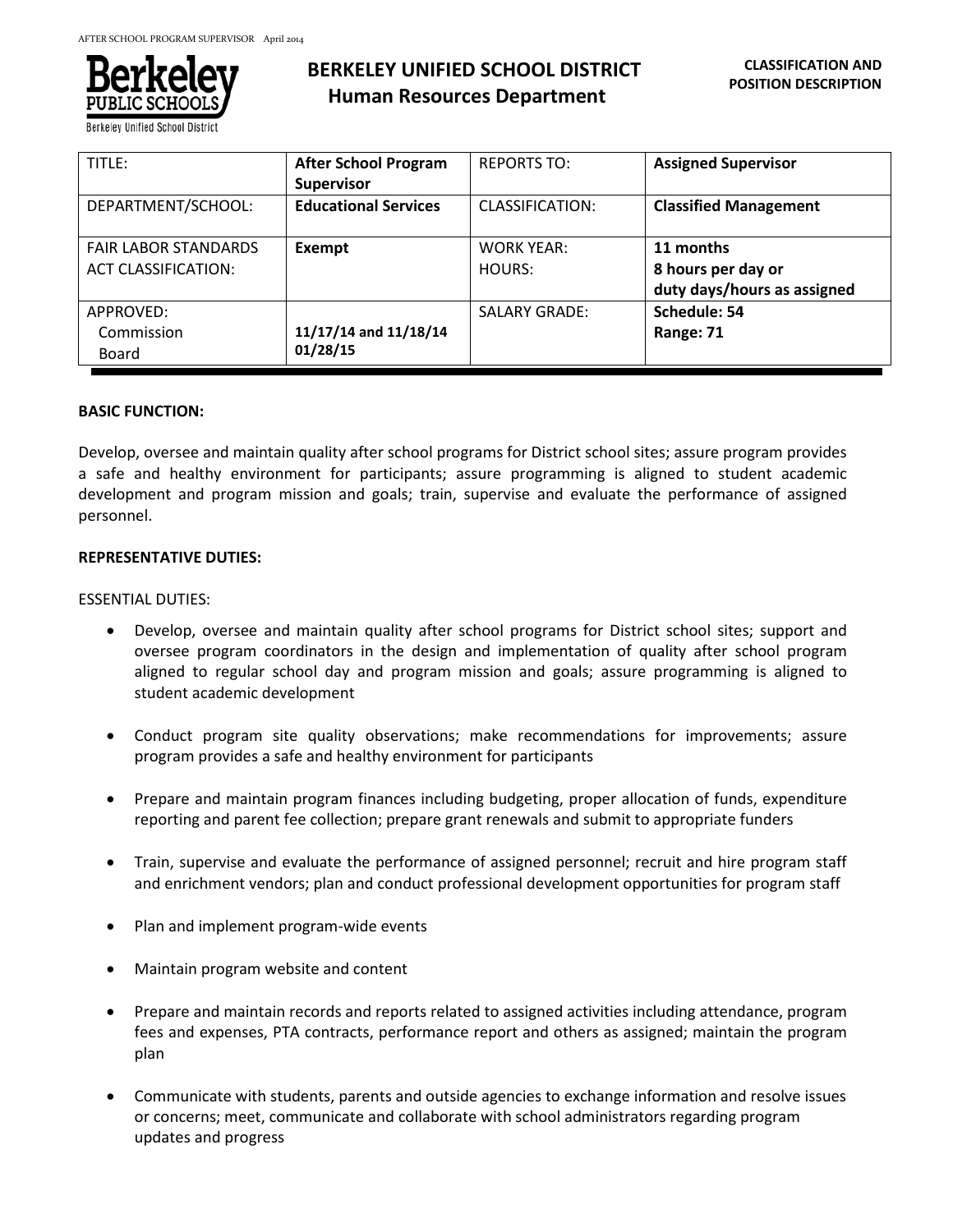- Operate a variety of standard office equipment including a printer, telephone, copier, fax machine, computer and assigned software; drive a vehicle to conduct work
- Order materials and supplies as needed
- Attend regional after school meetings and conferences

#### OTHER DUTIES:

Perform related duties as assigned

#### **KNOWLEDGE AND ABILITIES:**

# KNOWLEDGE OF:

Principles and practices of developmentally appropriate academic, enrichment and recreational programs Coordination and program management, organization and objectives District and community program, services and resources Applicable laws, codes, rules and regulations Community and human relations skills Principles and practices of supervising and evaluating personnel Safety precautions and procedures Oral and written communications skills Record-keeping techniques Telephone techniques and etiquette Program philosophies and requirements

ABILITY TO:

Develop, oversee and maintain quality after school programs for District school sites Assure program provides a safe and healthy environment for participants Assure programming is aligned to student academic development and program mission and goals Train, supervise and evaluate the performance of assigned personnel Work and collaborate with parents, school staff, students and community member in various program activities Monitor and control program budgets Interact with students and adults in an effective manner Maintain a healthy and safe environment Work independently with little direction Establish and maintain effective working relationships with others Maintain records and prepare reports Communicate effectively both orally and in writing Analyze situations accurately and adopt an effective course of action Meet schedules and time lines Plan and organize work

# **EDUCATION AND EXPERIENCE:**

Any combination equivalent to: bachelor's degree in child development, education or a related field and two years of increasingly responsible experience in participating or leading after-school programs

# **LICENSES AND OTHER REQUIREMENTS:**